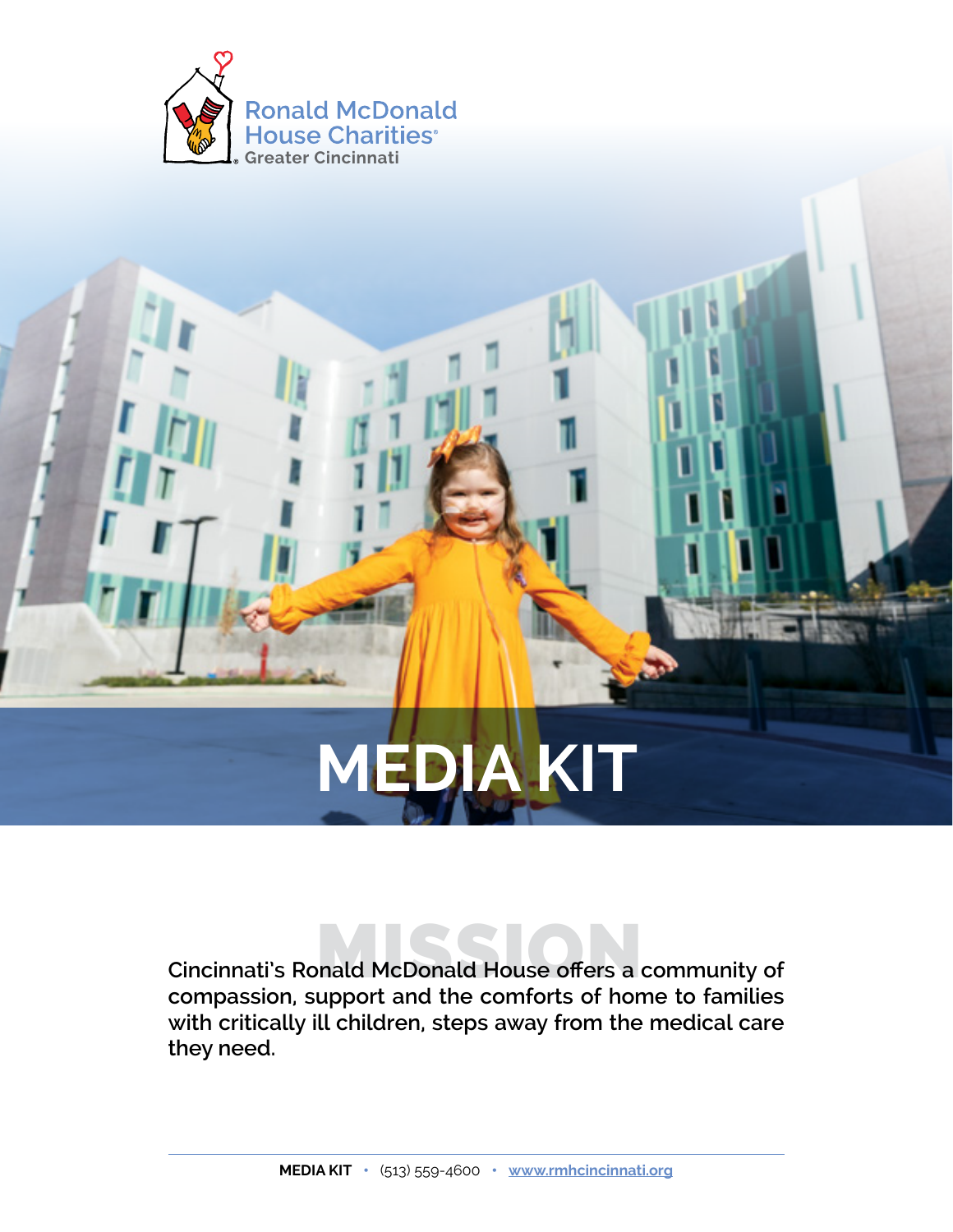

# **BACKGROUND**

Cincinnati's Ronald McDonald House was founded in 1982. It is currently the largest out of 375+ Ronald McDonald Houses in the world.

The House can care for 177 families every night, including parents, children receiving outpatient treatment, siblings and other family members.

By easing the financial and emotional burdens of caregivers and by taking care of important practical needs, the House allows parents to focus entirely on caring for their children.

McDonald's Restaurants of While Cincinnati Children's and Greater Cincinnati are the founding mission partners, the House **relies on the generosity of the Cincinnati community** to support the mission with donations and volunteer support.

Families living in the House enjoy:

- a private bedroom and bathroom;
- healthy, delicious meals;
- free laundry;
- games and activities;
- indoor and outdoor spaces to play, relax and unwind;
- a location that is just steps from their child's care team at the hospital.

## **FAMILIES SERVED**

Guest families come from all 50 states and all around the world. Families may need the House for just a few nights or up to two years. Many live at the House multiple times over many years.



#### **COST**

Families are not asked to pay to live at the House, although donations are welcome. It costs approximately \$140 per night to house a family, which includes all meals, activities, laundry, lodging and more.

## **HOSPITAL SERVED**

Guest parents are ultimately served by Cincinnati Children's, with some expectant mothers receiving care at other hospitals until their child is born.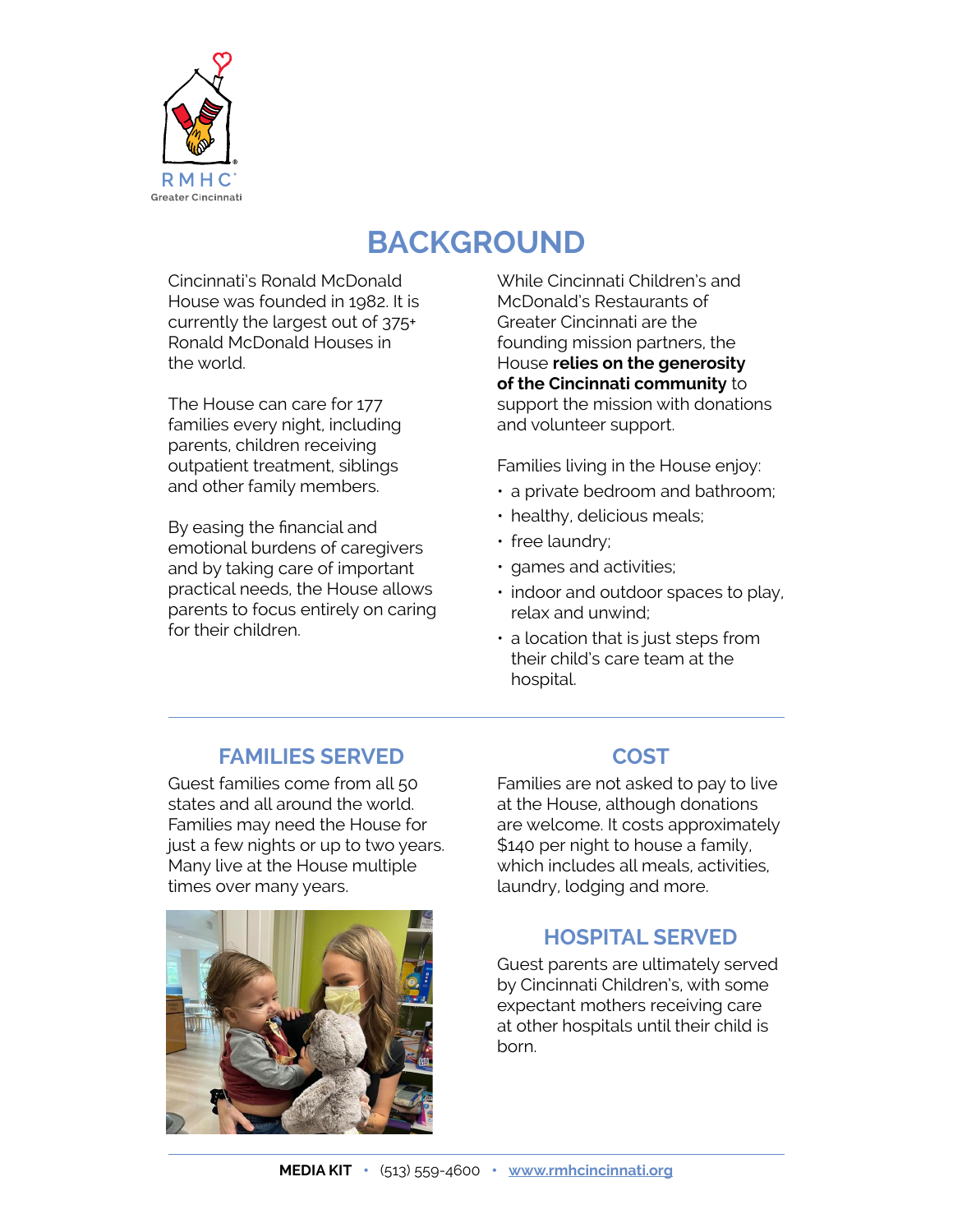

## **2021 FACTS & FIGURES**







**AVERAGE LENGTH OF STAY**  38 **NIGHTS**

**FAMILIES SAVED**  \$5.1 MILLION **IN LODGING & MEAL COSTS**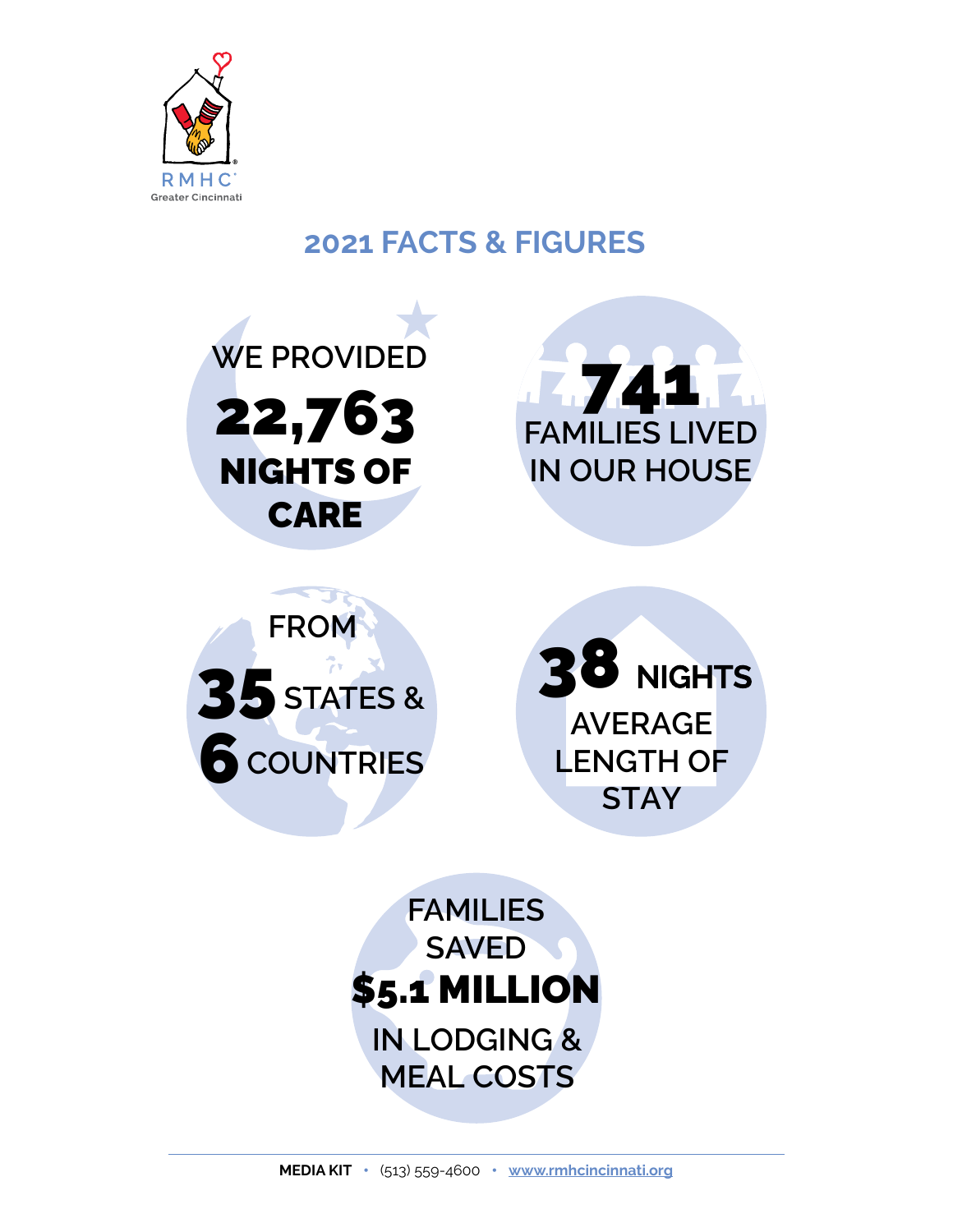

## **LEADERSHIP**

## **Jennifer Loeb, Chief Executive Officer**

Jennifer has been the leader of Ronald McDonald House Charities of Greater Cincinnati since 1998. During her tenure, Jennifer has transformed the organization from a 20-bedroom House serving 400 families annually to a 177-bedroom House serving 4,000+ families each year.

Jennifer was named a 2020 YWCA Career Women of Achievement honoree. She is the president of the Leadership Council of Greater Cincinnati and is a frequent speaker on the topics of workplace culture and employee engagement.



#### **ADDITIONAL LEADERSHIP**

Matthew Coffey *Chief Operations Officer* Mike Hales *Chief Financial Officer* Kristen Klein *Chief Marketing Officer* Michelle Steed *Chief Development Officer* Melissa Stier *Chief People Officer*

Board officer listing is available **[here](https://www.rmhcincinnati.org/about-us/board-and-leadership/)**.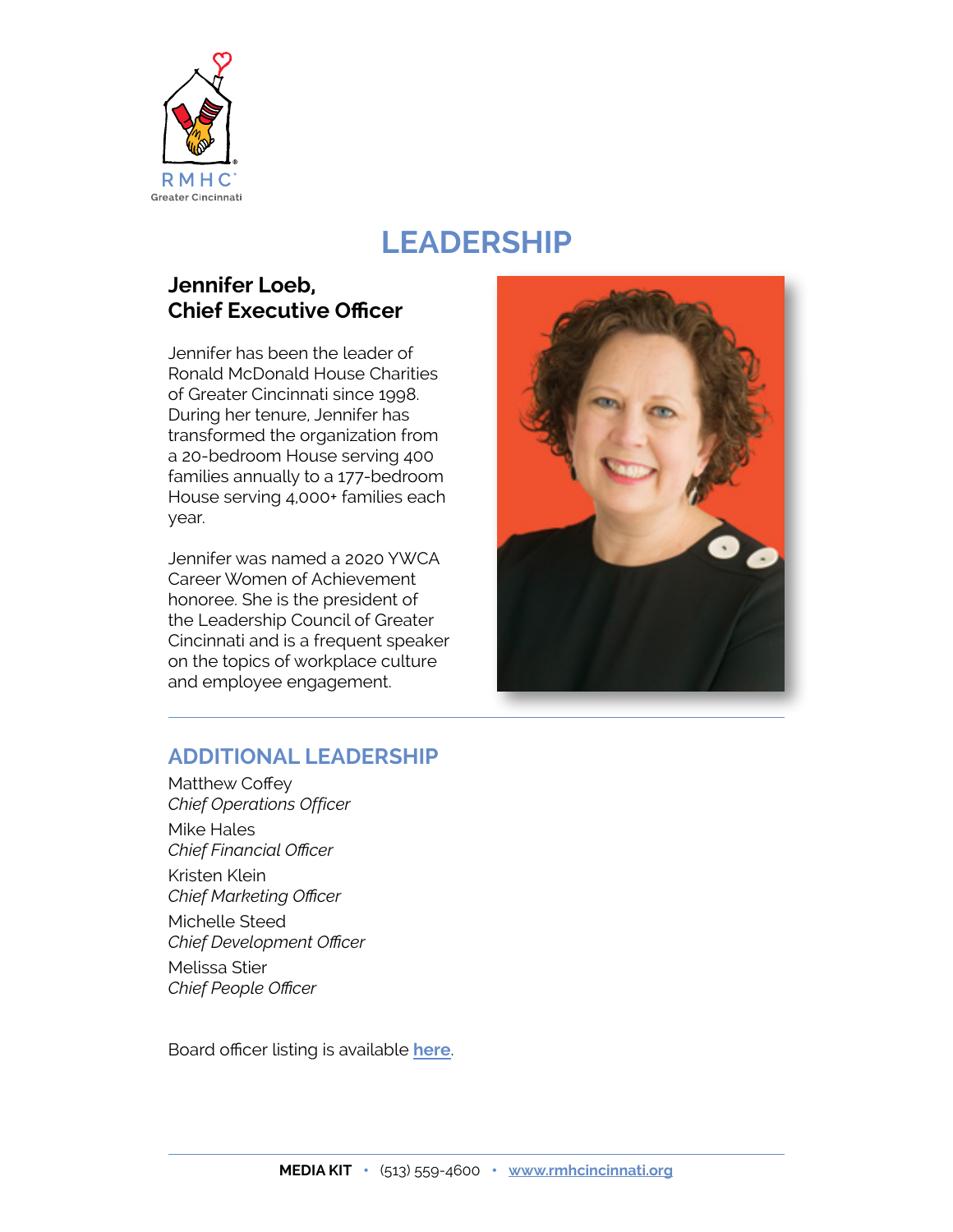

# **BRANDING GUIDE**

## **About Ronald McDonald House Charities of Greater Cincinnati**

Families from throughout Ohio, across the United States, and from around the world come to Cincinnati seeking life-saving treatment for their critically ill children. Often times, they are exhausted, scared and financially drained as they struggle to pay overwhelming medical bills. Cincinnati's Ronald McDonald House cares for 177 guest families every night, offering a community of compassion, support

and the comforts of home to these families, steps away from the care they need. The House also provides delicious meals, activities, indoor and outdoor play areas, free laundry facilities and much more so that guest families can concentrate on what is most important: their critically ill children. For more information about the House, please visit **[www.rmhcincinnati.org](http://www.rmhcincinnati.org)** or call (513) 559-4600.



 **(scurry[rathel@rmhouse.org](mailto:srathel%40rmhouse.org?subject=)) for proper logo files and images/video of the Please contact Kristen Klein [\(kklein@rmhouse.org\)](mailto:kklein%40rmhouse.org?subject=) or Sarah Curry Rathel House.**